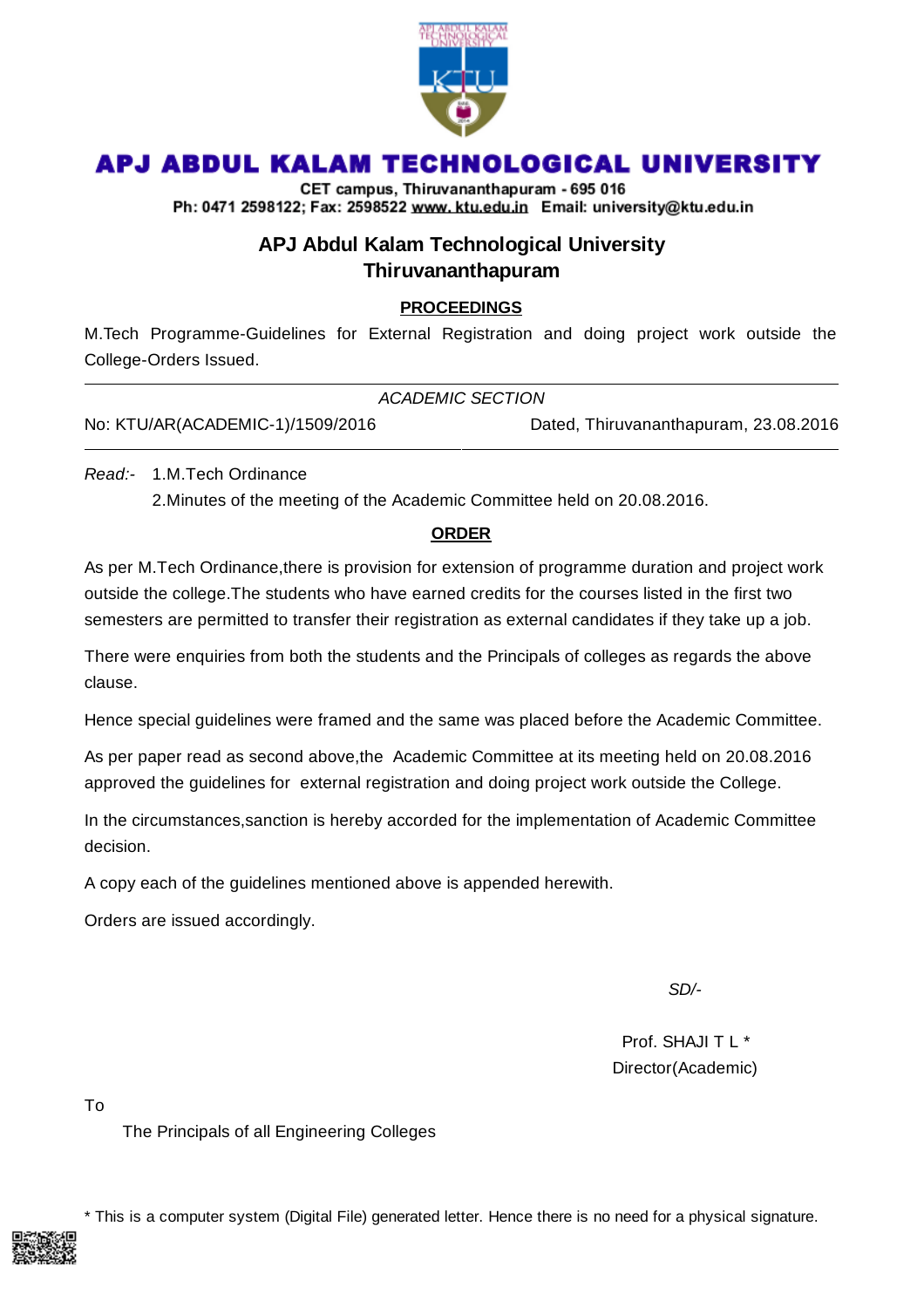## **Guidelines for external registration in M.Tech programme**

- i The external registration is permitted if a student gets a regular job and has earned full credits for the first two semesters as per the ordinance/regulation of the M.Tech programme.
- ii The external registration is permitted only if the place of job is at commutable distance from the college.
- iii Such external candidates have to attend regular classes for the theory courses and earn the credits in the third semester in the college in which they were registered with the approval of the employer.
- iv The project work has to be done in the organisation in which the candidate works according to the provision in the ordinance for doing project work outside the college (Clause O-14 xix) and the guidelines issued thereon.
- v In any case the student has to complete the programme within six semesters from his/her joining the programme.

**Note**: A student who gets long term internship, has to attend regular classes for the third semester theory courses in the college itself. The project work can be done in the organisation in which internship is done according to provisions in the ordinance (Clause O-14 xix) and the guidelines thereon. The internship is permitted only in organisations which are at commutable distance from the college.